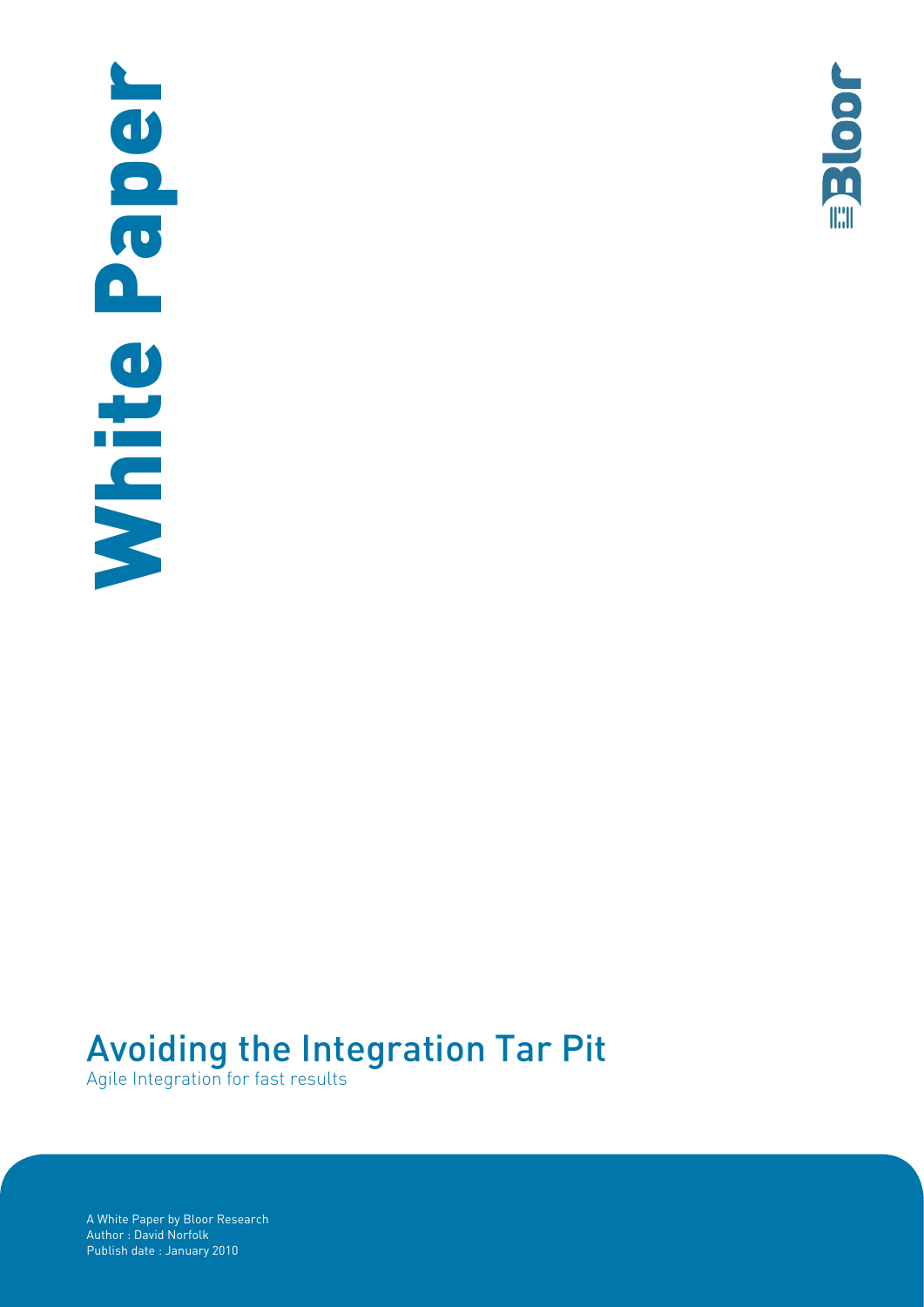… a tool is useful to scale up a process you understand well on the small scale; and to deal with increasing complexity evolving from a system that you understand. Conversely, if you are unable to manage data quality on the small scale, your efforts to improve data quality through automation are likely to be in vain.

David Norfolk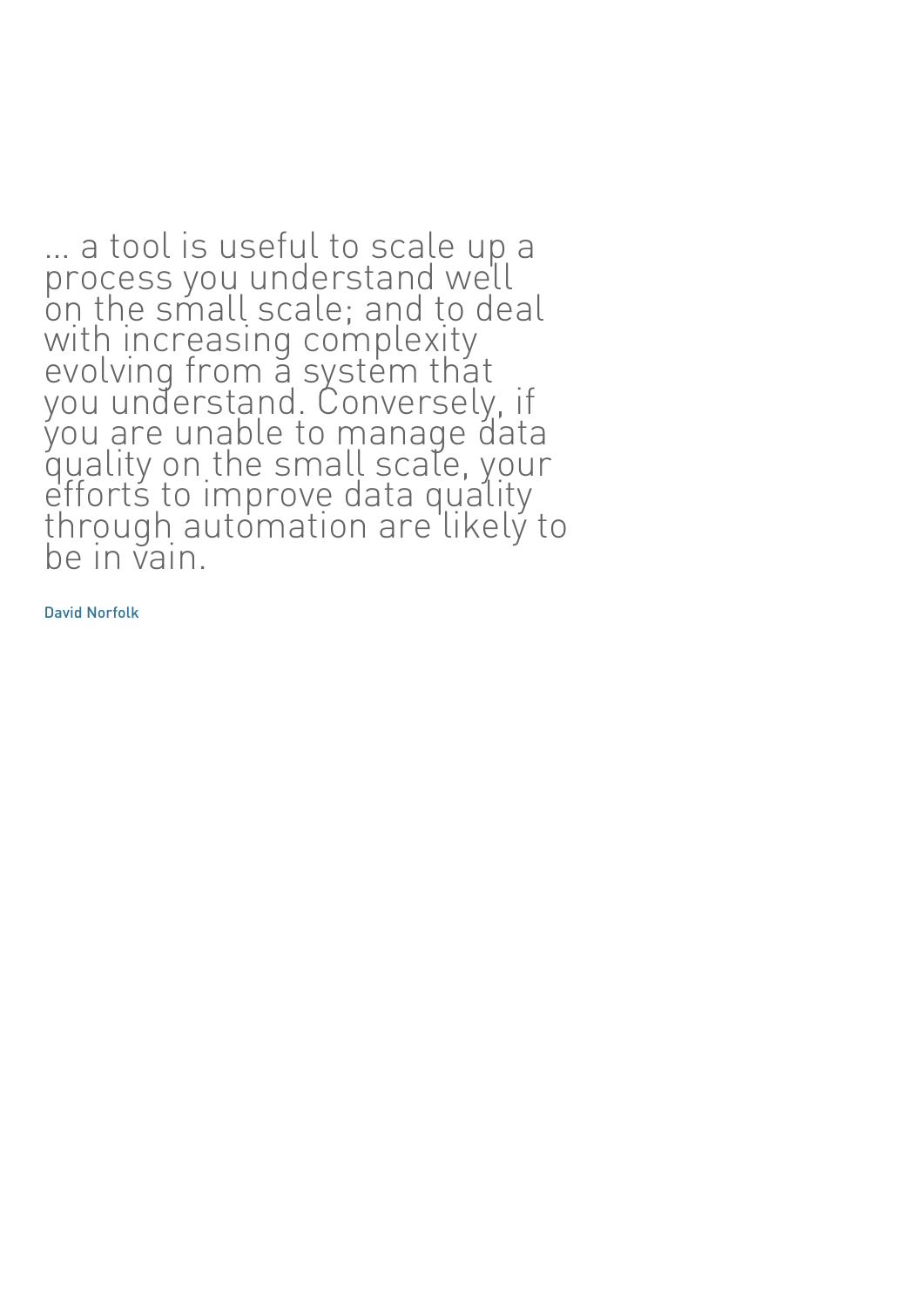# Introduction

Almost all projects involve data integration these days, because nearly every IT project involves multiple applications and databases. If you don't plan and design the data integration parts of your projects, you are destined for a data integration tar pit, with a tangled mess of point-topoint integrations of exponentially increasing complexity.

It is also important to bear in mind that not all data integration platforms are equally effective; see, for example: the "Comparative Costs and Uses of Data Integration Platforms", a [Bloor white paper](http://www.pervasiveintegration.com/dcontent/Collateral/bloor_data_integration_platformscomparison.pdf) by Philip Howard.

If you are going to avoid the tar pit you need good process and metadata management, institutionalised with the help of effective people/culture management and effective tools that promote:

- 1. Real-time data quality control;
- 2. Re-usability;
- 3. Rapid development;
- 4. Incremental adoption; and,
- 5. Rapid response to change.

These are the 5 characteristics of Agile Integration for delivering cost effective data integration which can respond immediately to changing business needs and which doesn't grow more complex (and expensive) to manage over time.

This paper is addressed to two classes of readers: the IT manager below CIO level, responsible for budgets, meeting deadlines and satisfying internal customers with many needs and demands; and the software applications vendor, who has to deliver into almost any environment and integrate with their customers' existing systems.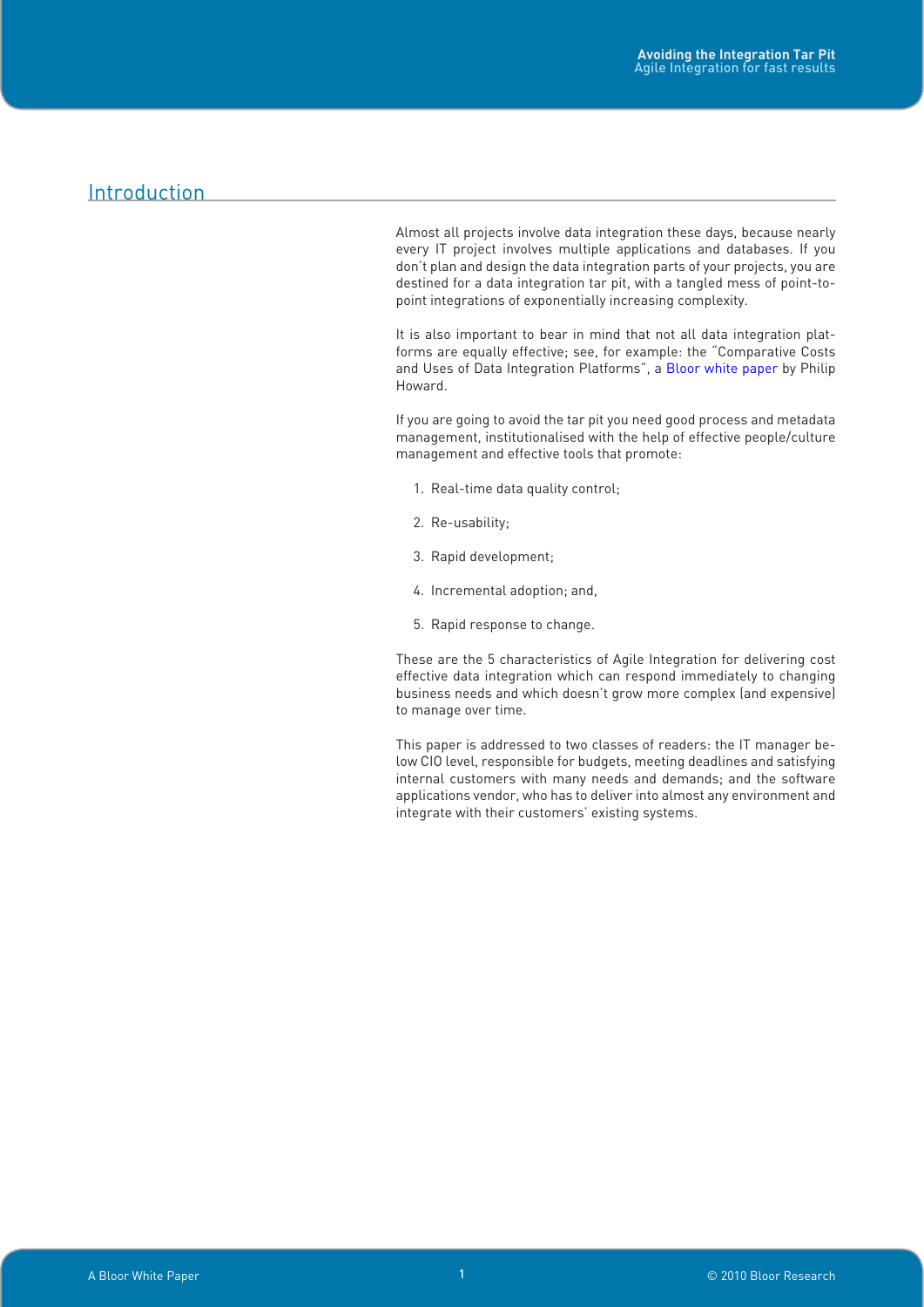# The Integration Tar Pit

### What the Tar Pit is and why it matters

Data integration is an inevitable part of the foundation of most software development today. No one develops in a green field site any more—there is always some other system to integrate with. This means that almost every development project today has an, often unplanned, integration project attached to it. It may appear that the cheapest way forward is to treat each project and its integration as a little silo: you can concentrate on the immediate business need, perhaps buy a package that fits the business requirement, and put just enough point-to-point integration in place to satisfy the immediate stakeholders. This causes many of the same problems that isolated data silos cause. Even if it works at the time, it can lead to bigger problems later:

- New data requirements, unplanned for at the start, may be expensive to satisfy when you find that the data model implied by your initial project doesn't suit the needs of new business stakeholders. For example, you may assume that there is only ever one account per customer but that may only be true in a small part of the organisation;
- If the new data integration requirements don't closely match what your initial pointto-point integration provides, you will probably find that you can't re-use your existing integration assets because they were designed with only one set of requirements in mind. Ripping out and replacing work because it wasn't designed for reuse is expensive; reusing integration assets designed to be re-purposed or reused is cost effective;
- After a few new business requirements have been dealt with in a siloed, piecemeal way, you find that you have exponentially increasing complexity. You have the chaos of overlapping point-to point solutions that are increasingly difficult and expensive to extend, frequently break down, and require expensive experts to repair;
- After this stage has been reached, you find that accommodating new business requirements becomes harder and harder, because you must first unravel the complexity of existing integrations and ensure that none of them break when you satisfy new ones. As a result, it becomes cheaper to produce entirely new systems for new business requirements and run them in parallel with your old systems,

rather than to add to your old systems. This is wasteful and expensive compared to doing it properly in the first place, but it will probably be your only feasible option.

### Data shock

The basic description of the tar pit above is the optimistic scenario. In practice, your initial siloed integration often doesn't go smoothly—probably as a result of "data shock". Data shock is when you discover that the quality and integrity of the data isn't as good as everybody assured you it was. Since the integration wasn't planned but just tacked onto the project as an afterthought, you probably didn't look at the data in detail. When you do, you may find a host of problems:

- Duplication is a serious problem. For example, J. Smith, John Smith, Mr Smith. Mr and Mrs Smith, Smith, J, John Smiith, J Smyth Esq etc. may be one customer or any number of customers;
- Fields you thought were present have been filled with meaningless placeholders, because doing so makes data entry quicker;
- Files are unreadable and not backed up.

All this can be fixed—at a cost, in people resources, chargeable time (especially if you resort to outside data cleansing contractors) and missed delivery dates.

This is what the integration tar pit is. At first, it looks innocuous and the path towards it is paved with good intentions; "satisfy just the business requirements", "don't bother wasting money on anything the business doesn't need now", "buy something cheap and effective and just customise it". Then when you get into the tar pit, you find that things aren't as simple and easy as you expected—as you add new integrations to satisfy new business needs, everything gets more complicated and more expensive. Then, when you try to rationalise everything and get out of the tar pit, you find you can't—no one is quite sure which integrations are important, which siloed systems depend on other systems and no one has an overview of what it all does. In the integration tar pit, you don't have time to worry about real-time data quality or re-usability; and rapid development is a dream. Incremental adoption and rapid response to change are impossible. There must be a better way.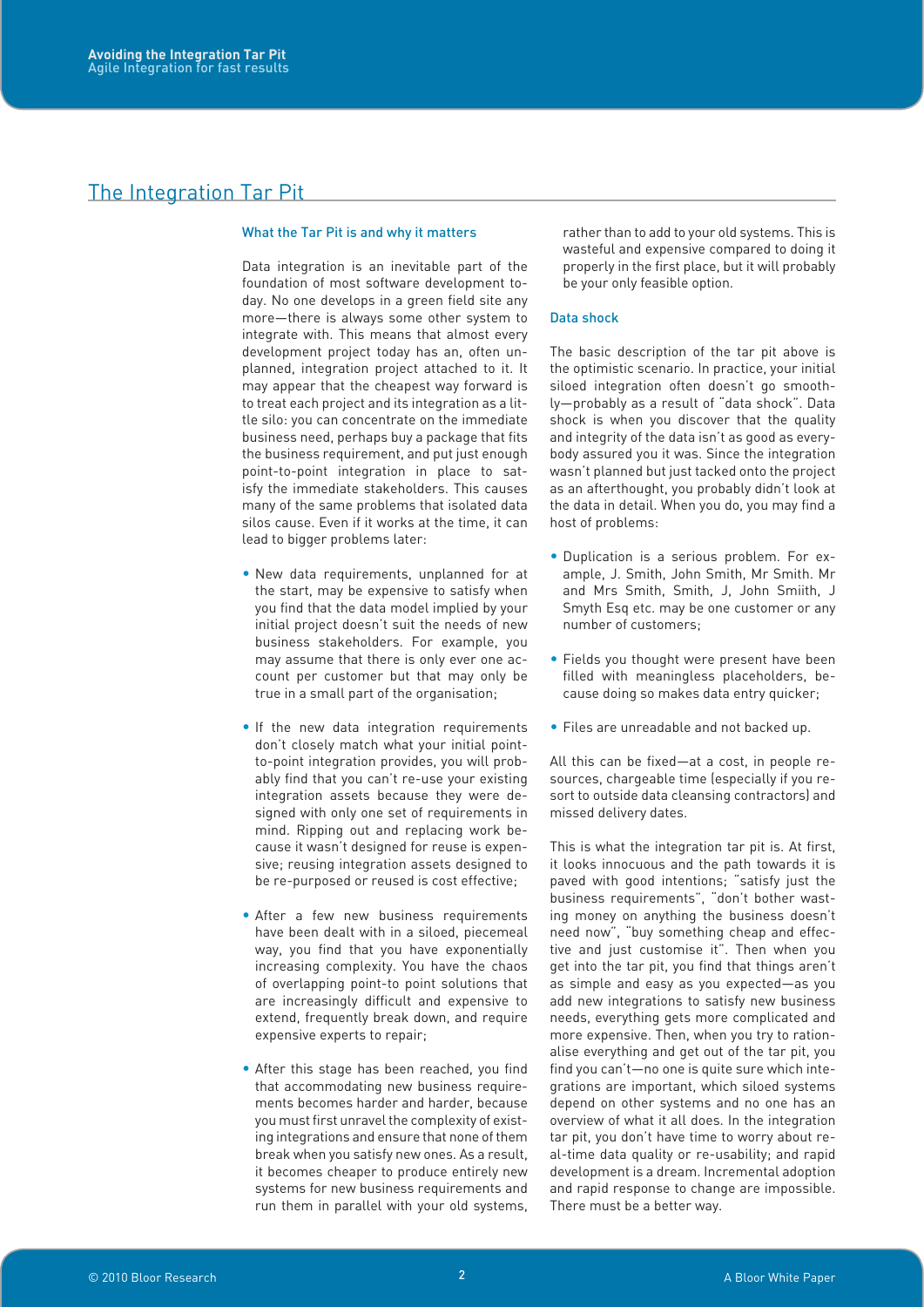# The Integration Tar Pit

### Agile integration, a better way

"Agile" in IT systems development, has come to mean many things, some quasi-religious. In the context of data integration, its meaning is simple:

- The ability to embrace change without increasing complexity and cost;
- The ability to meet changing business needs without being held back by technology;
- The ability to accommodate change with less consequent downtime;
- The ability to adapt to new requirements quickly.

In practice, agile integration comes from understanding and modelling data so that you have a framework for building integration assets that address the business needs of today without compromising any business needs that may emerge tomorrow. It comes from building for reuse with an integration layer that can accommodate present and future needs without constantly increasing complexity. Also, most importantly, it comes from using integration tools that support metadata management, have a capable integration layer architecture, and feature asset reuse and transparency. An appropriate integration tool makes good practices easier to implement, share and institutionalise. It helps break down silos and give everyone access to integration assets which they can understand and reuse.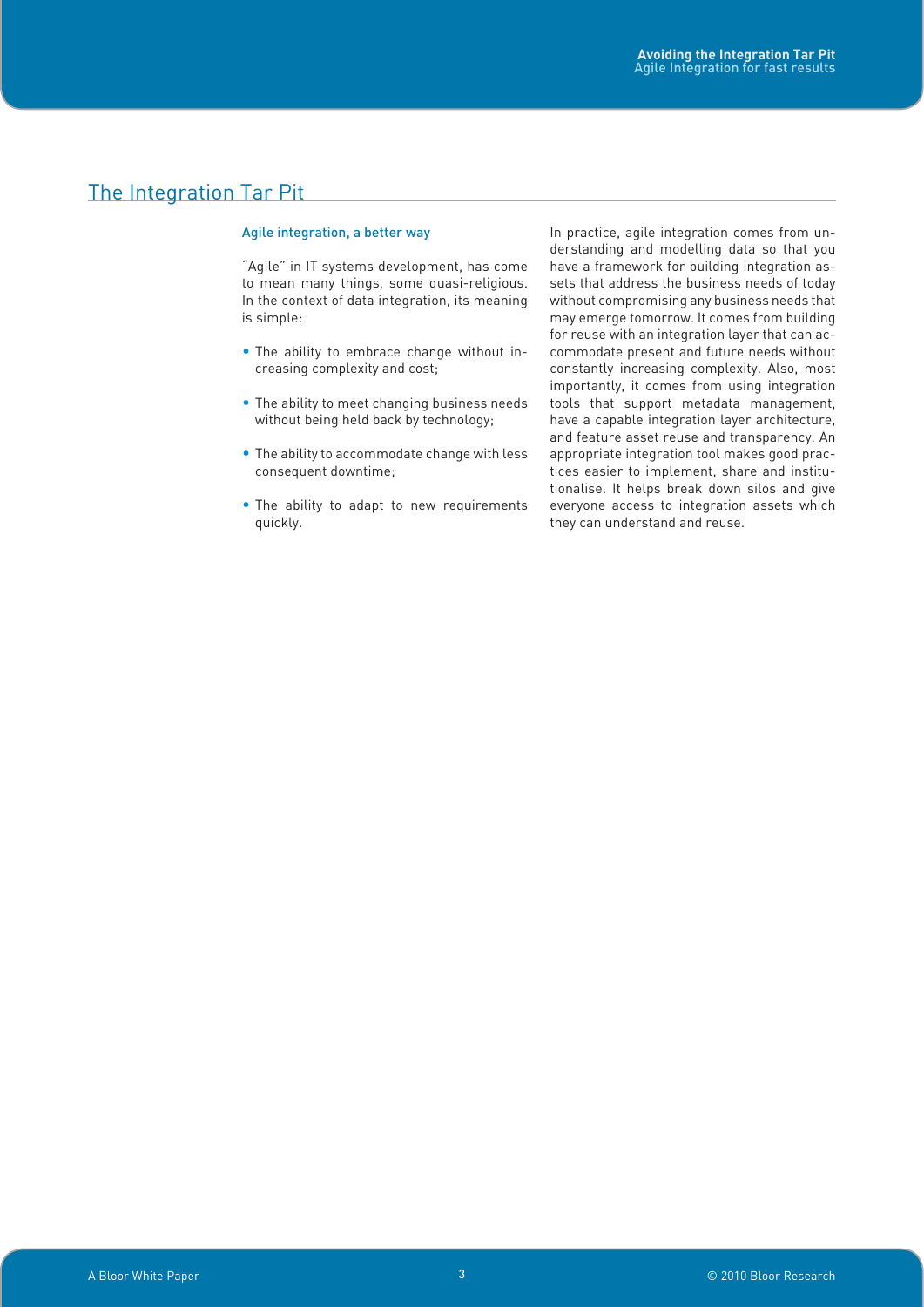# Best practices for integration agility

The issues that an integration project has to address include:

- How fast can you deliver integration and how do you know that you've "finished"?
- How can you manage changes in the integrated data (or subsets of it) over time without costs increasing exponentially?
- How do you manage new or changing technology platforms (such as "cloud computing", or "Software as a Service") without making them into new information silos?
- How can you manage the metadata (semantics) associated with the data without this becoming tool-centric?

The general answer, for a reasonably mature business- and metrics-focused company, is to avoid practices that increase complexity and limit future integration; and to buy powerful tools with open interfaces that enable its business integration processes. This is easy to say, but unless you have overcome your

fundamental data quality issues, tools (however good) are unlikely to help. If you are unable to manage data quality manually (at least on a subset of your environment), then the risks associated with automated integration increase materially. In other words, a tool is useful to scale up a process you understand well on the small scale; and to deal with increasing complexity evolving from a system that you understand. Conversely, if you are unable to manage data quality on the small scale, your efforts to improve data quality through automation are likely to be in vain. Nevertheless, as illustrated in the mini case study "Climbing out of the tar pit", it is still possible to address impending data integration issues if you recognise them in time. The ideal is to avoid the tar pit by following good practices from the beginning. However, this may not always be possible—the tar pit is an anti-pattern, something that looks attractive and is easy to fall into after following a path paved with good intentions. So, good practice has to accommodate tar pit avoidance, the avoidance of data shock and recovery from the tar pit anti-pattern.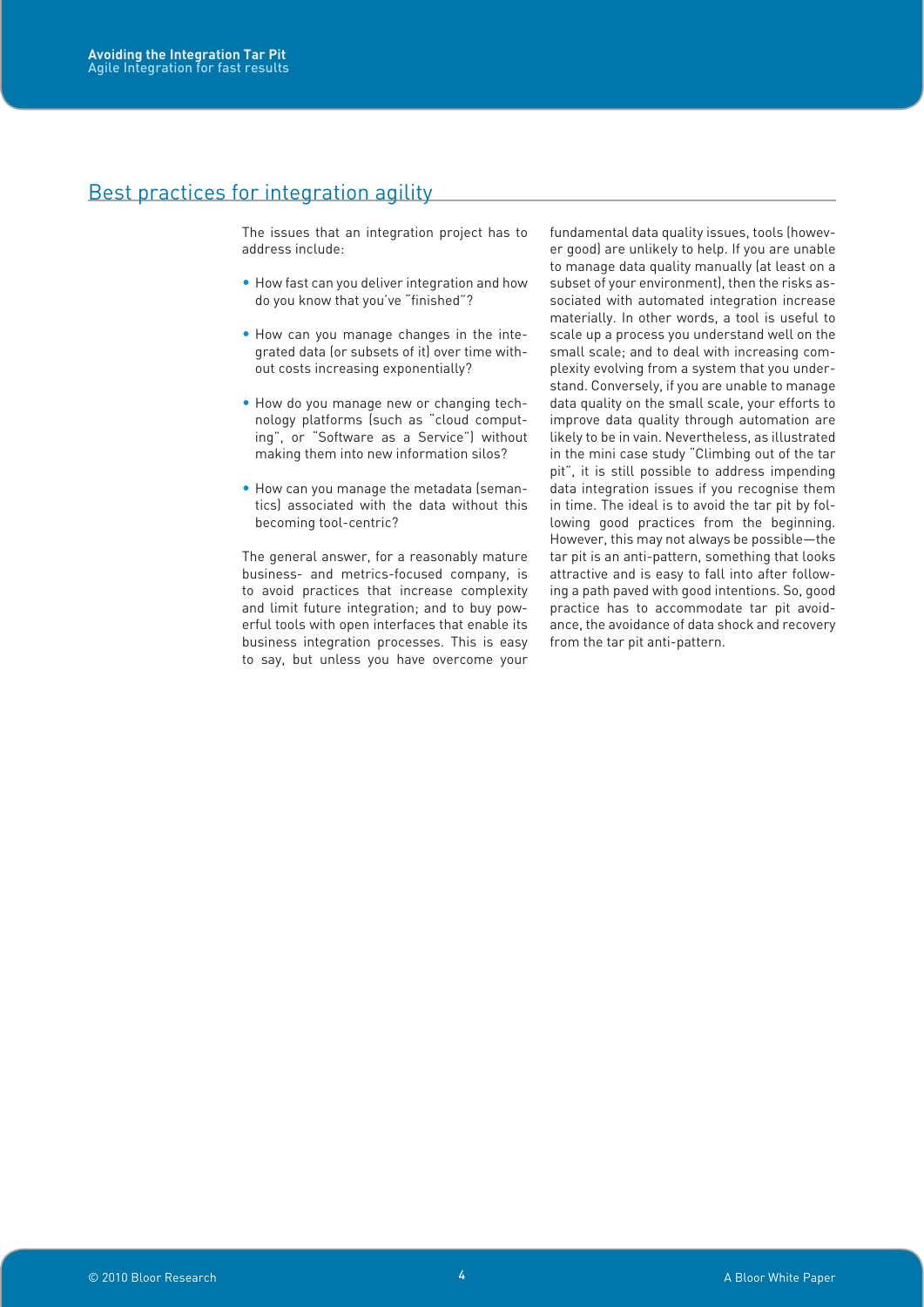# Case studies

### Case study 1 - good practices for integration

The subject of this story services a loan portfolio worth \$1.48 trillion with over 8.9 million loans, managing and distributing taxes from escrow accounts. It also provides property data services from a property database with almost 120 million parcels within 1700 counties and 12,000 taxing authorities. The subject is an advocate of Continuous Process Improvement and Six Sigma and manages projects across multiple departments. It sees the constantly increasing scope of integration as an important characteristic of business automation today, not just across local silos but also across international corporations and across company boundaries. In order for integration tools to facilitate this sort of organically growing integration, they must support:

- Incremental adoption;
- Changing deployment scenarios; and,
- Reuse of local integration globally.

The issue this company sees is that people aren't always thinking of where their integration will grow to, so they aren't building in flexibility and aren't efficiently reusing their small integrations at larger scale.

Message: Start with just what is necessary for current business needs but build with future development and uses in mind. Don't just build a box, build reusable box components.

A "build once use many times" strategy can save a lot of time, effort and money in the longer term as business demands grow. Integration solutions must support rapid development of new integrations and the incremental adoption of one integration project at a time provides rapid ROI and fast business advantage. Having easily reusable and modifiable components also delivers the advantage of rapid response to changing requirements.

### Case study 2 - the critical importance of the integration layer

The subject of this story is a large privatelyowned international real estate development and management company running over 1000 projects in over 100 cities; it has offices in 16 countries. This case study highlights that many integration vendors *"*oversimplify and misrepresent*"* the integration issue while overstating their own capabilities. For example, many integration tools can't support integrating data from a range of SaaS and on-premises solutions (in this case, for transaction processing and investor data; marketing contacts/CRM; marketing fulfilment; expense reporting; vendor payments). Over 80% of the data this organisation needs in order to function is external data, so it must have robust connectivity and high reliability. An agile integration solution must support:

- Complex and layered integrations, both within and between companies (not just atomic "a to b" data movements);
- Integration across firewalls, to both hosted and on-premises applications;
- Bi-directional integration;
- A partnership between IT and business data users;
- The ability to change creatively as the business changes.

The biggest issue is that integration is not a pure IT project, the business is a major stakeholder too. The people building the solution using such an agile product must understand both the business processes and the usage of data, both the corporate needs and the IT requirements. They must always design for flexibility and think beyond merely moving data—because integration processes and data structures are constantly evolving, as are business needs. The people behind the integration effort are important—a tool can't do everything. One clever thing that this company's integration architects did, which was made possible by the flexibility of their toolset, was to reuse their file structure metadata across multiple filetypes. This allowed them to reuse maps and minimise the amount of effort needed when making changes.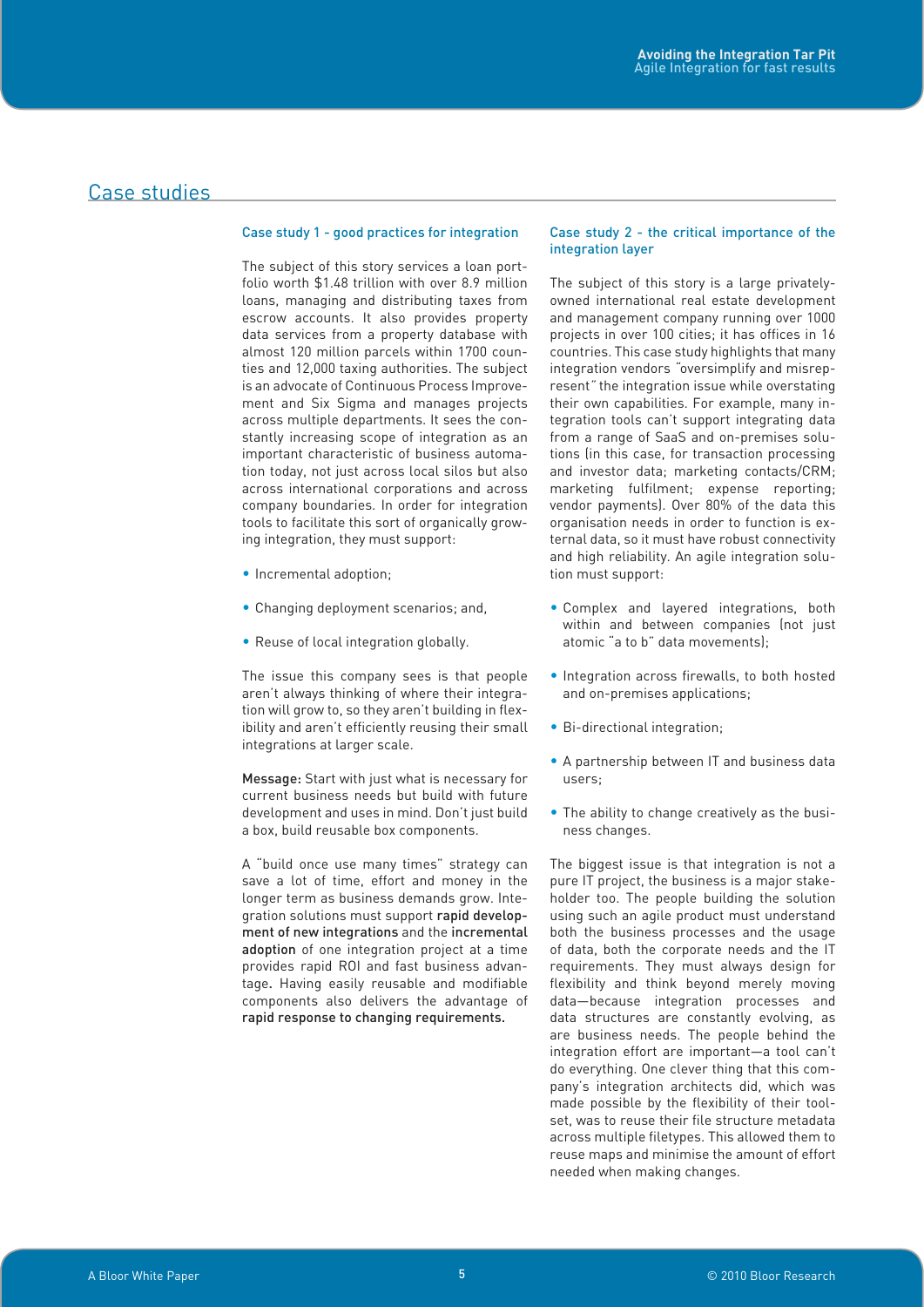# Case studies

Message: A flexible architecture, and an active partnership between IT and the business users during design, delivers a robust, resilient integration solution that can weather change well.

What the integration layer delivers in this case is broad connectivity, flexibility, reusability, and rapid response to change.

### Case study 3 - climbing out of the tar pit

This story is somewhat longer than the others, reflecting the fact that escaping the tar pit is harder work (and more expensive) than not falling into it in the first place. It comes from an American finance company which provides a service for U.S.-based mortgage companies, which are responsible for confirming the amount of property tax due on a real-estate parcel and when it is due for payment. The subject charges less for its services than the competition because it automates the process and can also remit funds together with the appropriate documentation. However, this means managing a major integration environment, with assessor and tax data and funds transfer documentation in thousands of different jurisdiction-dependent formats.

The subject began its journey towards the tar pit through the purchase of a solution intended for use by "business-savvy" business users: *"*the product was sufficient for our needs then, but as our volume and staff grew and our organisation began to specialise and differentiate the staff, its limitations were quickly exposed*"*. Support for this product was costly and it was almost impossible to upgrade. The historical product supported conventional data analysis well, but its overheads were significant, especially at larger scale: processing for one customer needed two data dictionary files, two transaction files, three map files, a special file for custom functions, a BAT and an INI file for production running, and possibly more files for normalised-record formatting. The real killer was that all files created were binary files, which was a huge problem for cloning or mass-changing them for reuse. Fortunately this company really only experienced the edges of the tar pit, because of its prompt reaction to the issues. The subject climbed out of its tar pit by implementing—at high speed and in time for its most critical quarter—a new, more-agile integration tool that facilitated reuse of its existing integration assets.

The key characteristic of the new product in this situation, apart from its ability to cope with the anticipated volumes and many different record formats, was speed of implementation with "no surprises".

The process of getting out of the tar pit mustn't become an end in itself and mustn't impact production processing and production schedules adversely. The subject had several good solid business reasons for choosing this new tool to pull them out of the tar pit:

- The new tool was available to test and evaluate ahead of planned introduction—with no barriers from vendor licensing controls or support schedules;
- There was no need for vendor support or database set-up as part of installation;
- All of the old integration maps could be reused (converted to work with the new tool).

The fourth quarter of the year is the busiest time of the year for the subject: *"*we live or die during this time, and this is how we are measured by our clients. Nearly half of our processing for the entire year is done within a 2 ½ month period*"*. The subject was able to ramp up for this critical fourth quarter, using an entirely new tool, while training a new person on the new software, in a 2-month period.

Message: Ease of implementation is essential if software is to help get you out of the tar pit.

Obviously, real-time data quality profiling is important here: with a hard deadline around mission-critical processing, bad data couldn't be a system-crashing surprise. Also a mistake while converting the tax data for its clients, the largest companies in the US mortgage lending sector, could prove very costly—tax offices could hand out penalties if the tax data returned was inaccurate. However, the critical aspects of the tools used to escape from this tar pit are re-usability and rapid development.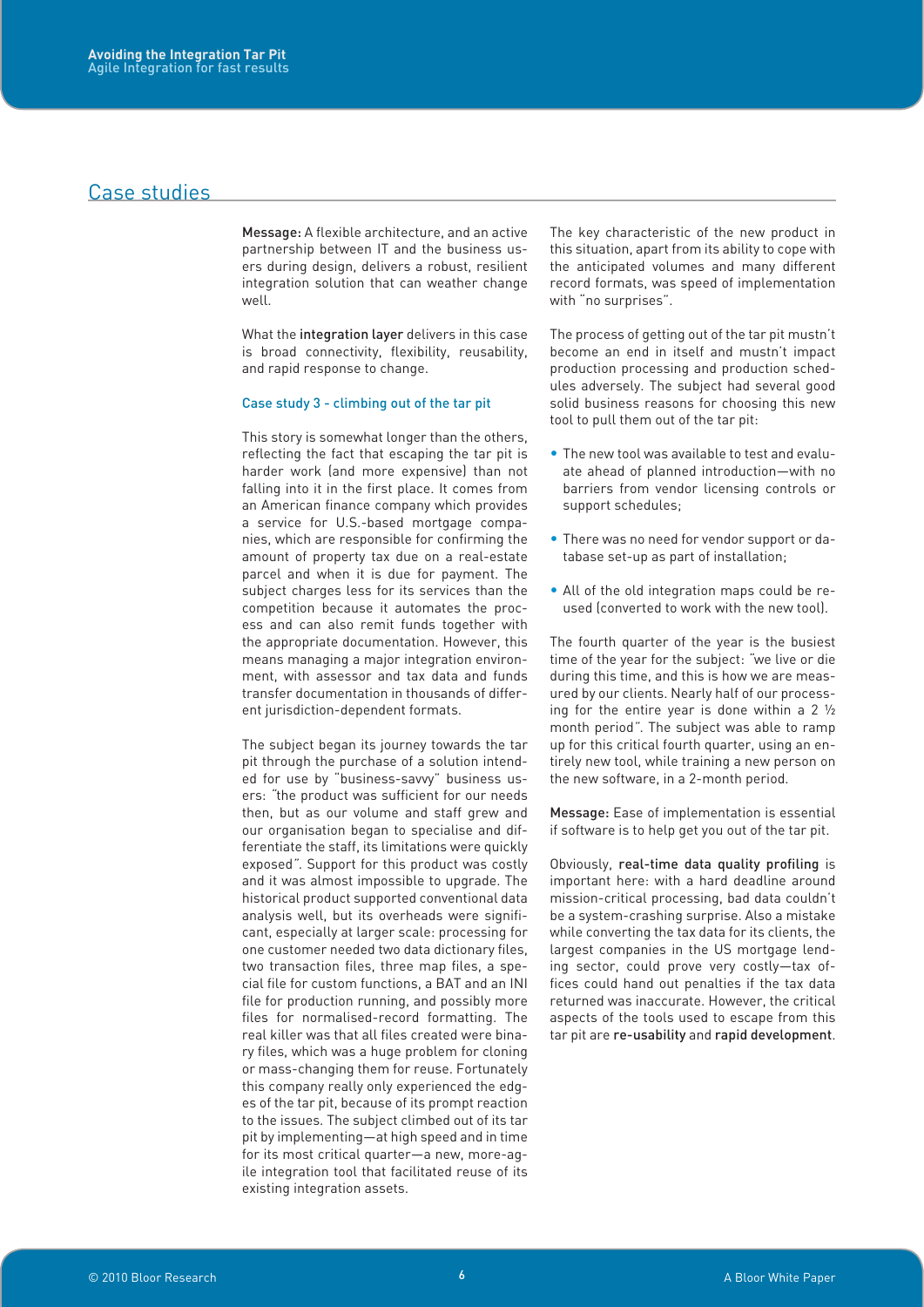# Conclusions

### Avoiding the tar pit

More mature, business-focused companies will want to integrate at the business process level and, possibly, use decoupled service-based architectures to make integration easier and more agile; the ultimate goal is to integrate at an abstracted, metadata level maintaining an integration layer which exposes both legacy systems and new developments as well-defined, well-documented, businesslevel services. This should pre-emptively avoid the integration tar pit. However, all integration projects come down to data integration in the end, even if the higher-level business abstractions and frameworks, which provide a context for data integration, are still important. The second mini case study, "The critical importance of the integration layer", explored practical tar pit avoidance further. Nevertheless, although tar pit avoidance is not an impracticable dream, it may well be difficult for companies overtaken by circumstances. Merger and acquisition activity is the classic opportunity for unexpected integrations, with externally imposed but often infeasible deadlines. Many mergers/acquisitions that entirely made sense in business terms have been highly unsuccessful—because the cost of integrating their disparate business automation solutions was higher than expected or integration simply couldn't be delivered on a timescale that made business sense.

### Agile integration

Agile data integration, and the incremental adoption of new developments that is part of the agile approach, seeks to prevent problems. It achieves this by supporting re-use of existing integration assets wherever possible, thus providing more rapid development of integration solutions and a rapid response to change, while also controlling costs. Incremental adoption or delivery is an important part of agile development. It lets you deliver near-continuous increments of benefit, thus maintaining interest and "buy-in" from stakeholders. It keeps any surprises small and noncritical, thus reducing project risk and making the accommodation of change easier, because when change is needed, you don't have to change an entire, monolithic, edifice. You deliver incremental adoption by "eating the elephant in small pieces"; that is, by dividing an integration project up into small, coherent integrations, each satisfying a discrete requirement or need. Nevertheless, avoiding the

tar pit requires special characteristics in both company culture and tools:

- Planning must have a longer term, as well as a short term, perspective;
- Abstraction and modelling skills must be available;
- IT and the business mustn't operate in separate silos. Integration projects mustn't become an end in themselves but a means to deliver business benefit. For this to work in practice, both IT and business stakeholders must be involved in modelling and in deciding which abstractions should be implemented;
- Data integration tools need to be able to take advantage of metadata abstractions, provide strong visualisation of integration structures and enable the reuse and re-purposing of integration. However, the metadata management must not be tool-centric.

### Data shock prevention

Pre-emptively avoiding data shock is comparatively easy, providing that you can institutionalise good practice using suitable tools. It does assume that you have analysed the semantics, allowed values and format of your data and that the metadata model holding this knowledge is both accessible and maintained. This involves a facts-based trade-off of your investment in metadata discipline (developing and maintaining a metadata model takes discipline and costs money against the business benefit from managing and responding to change more cost effectively). In other words, thinking about the semantics and structure of your data is useful but don't physically implement any models that can't be shown to deliver actual business benefit. Appropriate investment in tools can help to institutionalise the discipline needed and reduce the short-term overhead of metadata management while ensuring that the longer-term business benefits are realised. Once this is in place, the fundamental principle for avoiding data shock is to quality-assure the data stream on its way in, in real time, although data streams can be complex and you'll still need to profile your existing data. You should expect data quality issues with an integration project and should automate the profiling of your existing data at the same time as you apply automated data profiling and multiple business rule checks to new data as it enters the system. The principle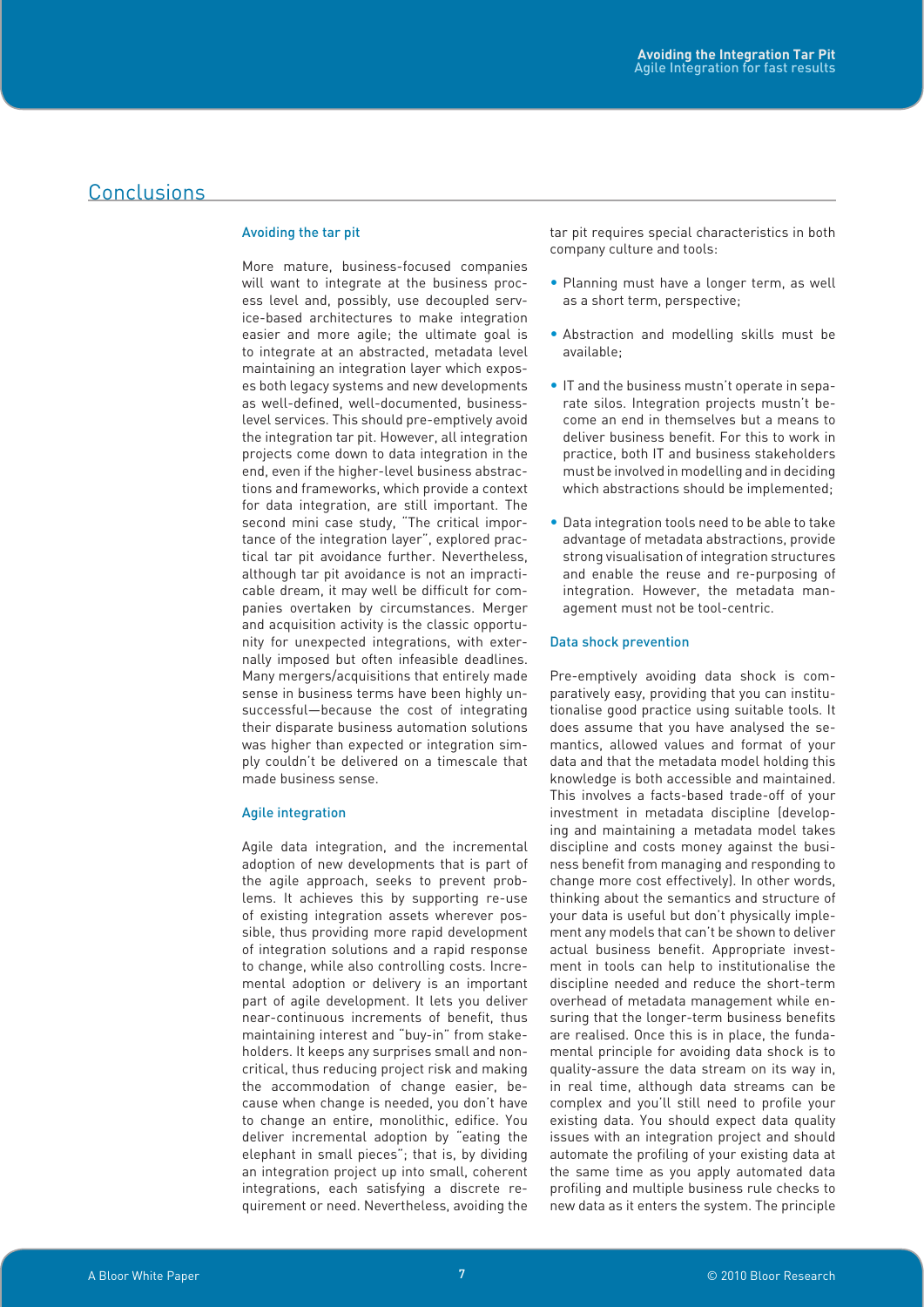# Conclusions

**99 CC**<br>
You should expect data quality<br>
issues with an integration project<br>
and should automate the profiling time as you apply automated data profiling and multiple business rule checks to new data as it enters the system. The principle is that you

is that you don't tolerate poor quality data in the system (where it can be processed and probably damage the business) and you stop new bad quality data getting in at the earliest stage possible.

### The tar pit anti-pattern

However, sometimes it is too late to avoid the tar pit. Luckily, however, an anti-pattern not only describes a state and its consequences, it also documents a path back to good practice. Unfortunately, getting out of the tar pit may not be easy and it certainly won't be as cheap as avoiding it in the first place. The mini case study "Climbing out of the tar pit" explored this process. Fundamentally, good tools that are easy to install and use are key to getting out of the tar pit—and it helps if they are freely available for evaluation, pilot studies and training.

### Further Information

Further information about this subject is available from [http://www.BloorResearch.com/update/](http://www.BloorResearch.com/update/1069)1069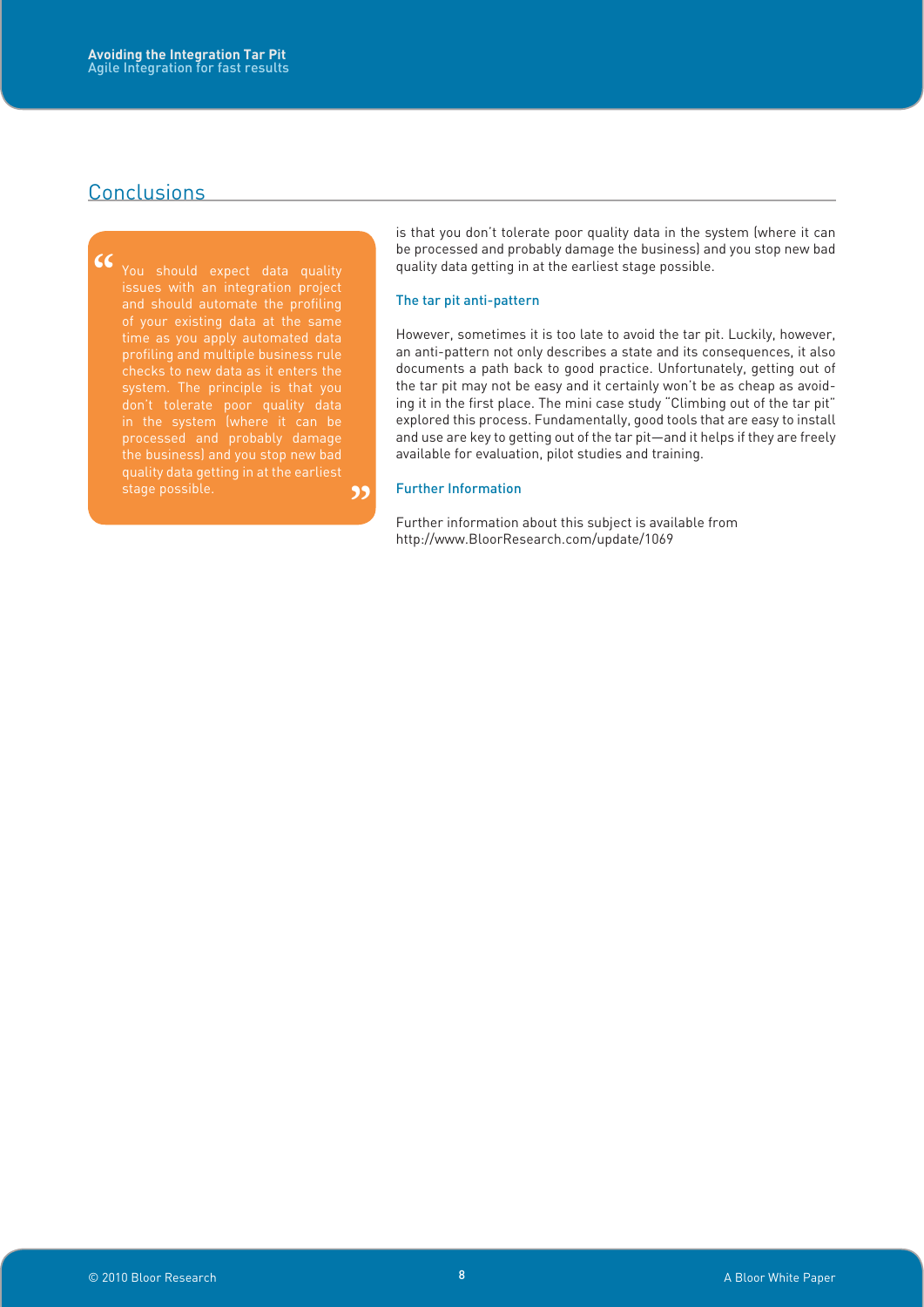# Bloor Research overview

Bloor Research is one of Europe's leading IT research, analysis and consultancy organisations. We explain how to bring greater Agility to corporate IT systems through the effective governance, management and leverage of Information. We have built a reputation for 'telling the right story' with independent, intelligent, well-articulated communications content and publications on all aspects of the ICT industry. We believe the objective of telling the right story is to:

- Describe the technology in context to its business value and the other systems and processes it interacts with.
- Understand how new and innovative technologies fit in with existing ICT investments.
- Look at the whole market and explain all the solutions available and how they can be more effectively evaluated.
- Filter "noise" and make it easier to find the additional information or news that supports both investment and implementation.
- Ensure all our content is available through the most appropriate channel.

Founded in 1989, we have spent over two decades distributing research and analysis to IT user and vendor organisations throughout the world via online subscriptions, tailored research services, events and consultancy projects. We are committed to turning our knowledge into business value for you.

# About the author

### **David Norfolk**

Practice Leader Focus Area: Development/Governance

David Norfolk first became interested in computers and programming quality in the 1970s, working in the Research School of Chemistry at the Australian National University. Here he discovered that computers could deliver misleading answers, even when programmed by very clever people, and was taught to program in FORTRAN. His ongoing interest in all things related to development has culminated in his joining Bloor in 2007 and taking on the development brief.



Development here refers especially to automated systems development. This covers technology including acronym-driven tools such as: Application Lifecycle Management (ALM), Integrated Development Environments (IDE), Model Driven Architecture (MDA), automated data analysis tools and metadata repositories, requirements modelling tools and so on. It also covers the processes behind them and the people issues associated with implementing them. Of particular interest is organisational maturity as a prerequisite for implementing effective (measured) process and ITIL (v3) as a framework for automated service delivery.

David is a past co-editor (and co-owner) of Application Development Advisor and associate editor for the launch of Register Developer, and is currently executive editor for GEE's "IT Policies and Procedures" product. He has an honours degree in Chemistry and is a Chartered IT Professional, has a somewhat rusty NetWare 5 CNE certification and is a full Member of the British Computer Society (where he is on the committee of the Configuration Management Specialist Group).

His early career involved working in database administration (DBA) and operations research for the Australian Public Service in Canberra. David then returned to his UK birthplace (1982) where he worked for Bank of America and Swiss Bank Corporation, at various times holding positions in DBA, systems development method and standards, internal control, network management, technology risk and even PC support. He was instrumental in introducing a formal systems development process for the Bank of America Global Banking product in Croydon.

In 1992 he started a new career as a professional writer and analyst. Since then he has written for many major computer magazines and various specialist titles around the world. He helped plan, document and photograph the CMMI Made Practical conference at the IoD, London in 2005 and has written many industry white papers and research reports including: IT Governance (for Thorogood), Online Banking (for FT Business Reports), Developing a Network Computing Strategy and Corporate Desktop Services (for Business Intelligence), the Business Implications of Adopting Object Technology (for Elan Publishing).

He has his own company, David Rhys Enterprises Ltd, which he runs from his home in Chippenham, where his spare moments (if any) are spent on photography, sailing and listening to music.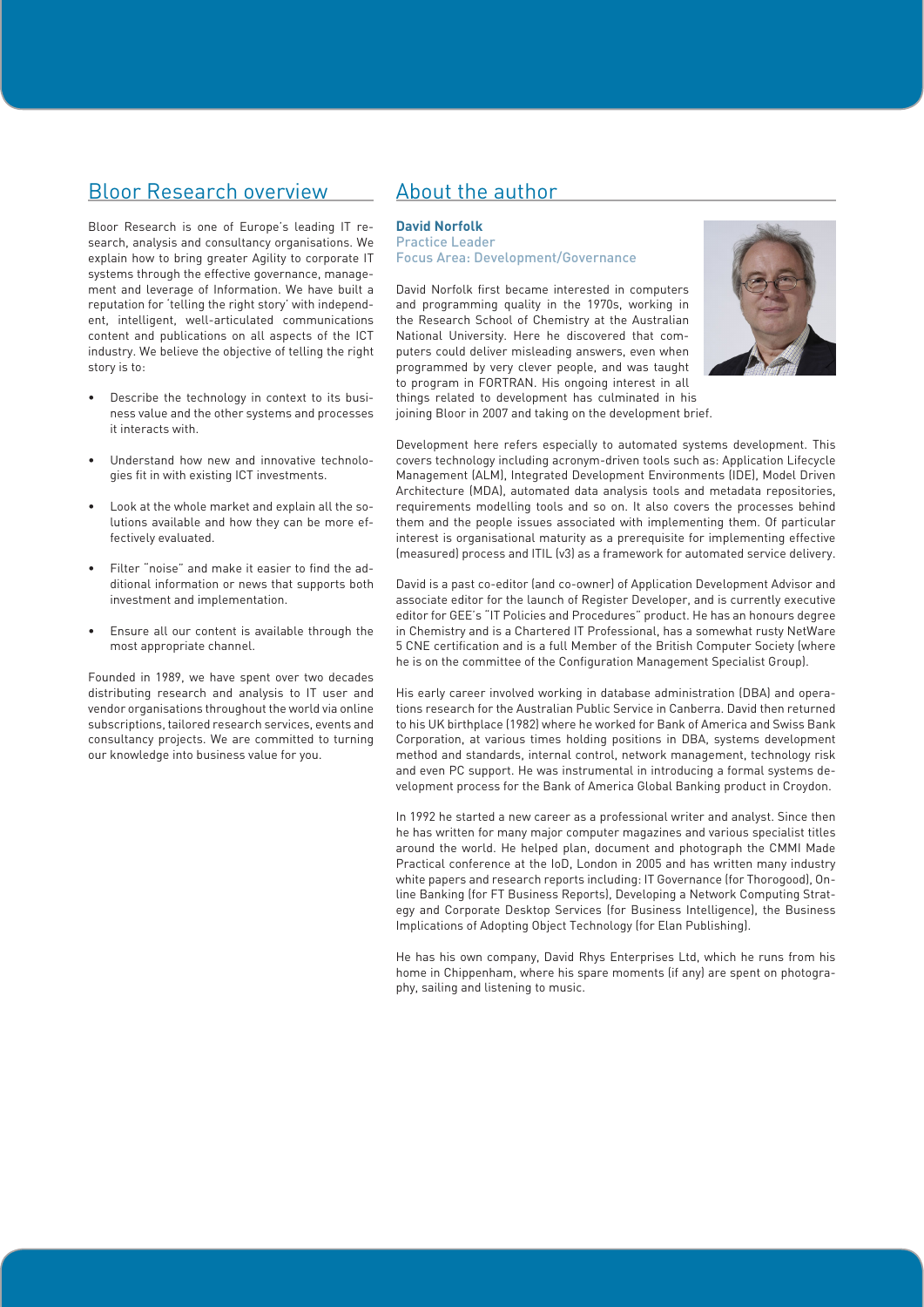# Copyright & disclaimer

This document is copyright © 2009 Bloor Research. No part of this publication may be reproduced by any method whatsoever without the prior consent of Bloor Research.

Due to the nature of this material, numerous hardware and software products have been mentioned by name. In the majority, if not all, of the cases, these product names are claimed as trademarks by the companies that manufacture the products. It is not Bloor Research's intent to claim these names or trademarks as our own. Likewise, company logos, graphics or screen shots have been reproduced with the consent of the owner and are subject to that owner's copyright.

Whilst every care has been taken in the preparation of this document to ensure that the information is correct, the publishers cannot accept responsibility for any errors or omissions.